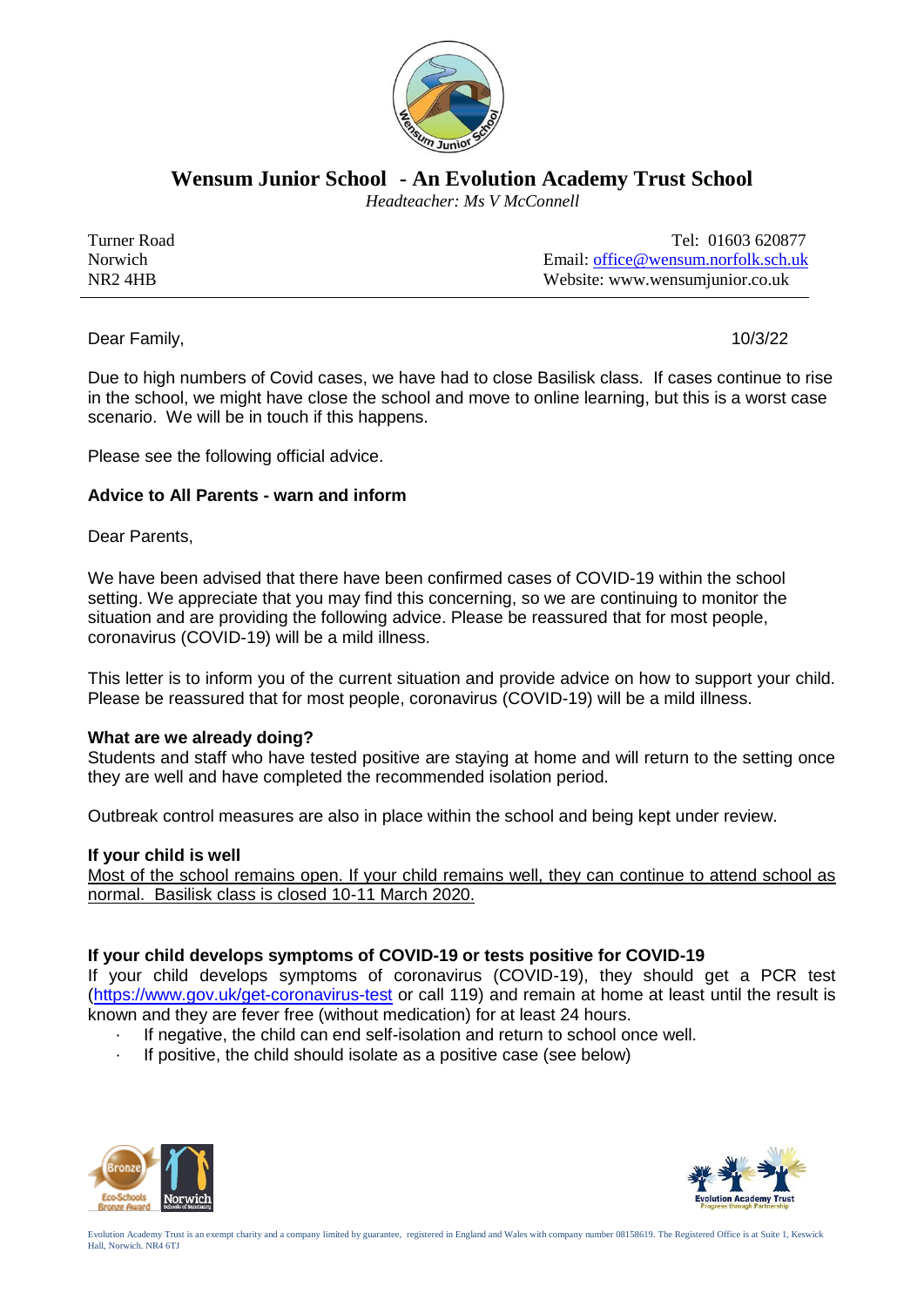People who test positive for COVID-19 should self-isolate at home until they are well enough to return, no longer have a temperature and *either*:

- a) 10 full days have passed, *or*
- b) They have produced two negative LFD tests on consecutive days, with the first taken no earlier than day 5.

**Note:** Lingering coughs and changes to smell/taste are *not* a sign of ongoing infectiousness, so children can return to school if they have ended their self-isolation period (see above).

If your child does not have symptoms, count the day they took the test as day 0.

You can seek advice on COVID-19 symptoms from the [nhs.uk website.](https://www.nhs.uk/conditions/coronavirus-covid-19/check-if-you-have-coronavirus-symptoms/) If you are concerned about your child's symptoms, or they are worsening you can seek advice from NHS 111 at <https://111.nhs.uk/> or by phoning 111.

#### **Advice for people who live in the same household as someone who has tested positive for COVID-19 or is symptomatic and awaiting a test result**

Children and young people who usually attend an education or childcare setting and who live with someone who has COVID-19 can continue to attend the setting as normal.

Those who are [at higher risk of severe illness from COVID-19](https://www.gov.uk/government/publications/guidance-on-shielding-and-protecting-extremely-vulnerable-persons-from-covid-19/guidance-on-shielding-and-protecting-extremely-vulnerable-persons-from-covid-19) should be supported to minimise their contact with other people in the household during this period, regardless of whether others have symptoms or not. People at higher risk of becoming severely unwell if they are infected with COVID-19 include:

- Older people
- Those who are pregnant
- Those who are unvaccinated
- People of any age with a [severely weakened immune system](https://www.gov.uk/government/publications/covid-19-guidance-for-people-whose-immune-system-means-they-are-at-higher-risk)
- People of any age with [certain long-term conditions.](https://www.nhs.uk/conditions/coronavirus-covid-19/people-at-higher-risk/who-is-at-high-risk-from-coronavirus/)

## **How to reduce spread of COVID-19 if you live with someone who has COVID-19**

Even if you are vaccinated, you can still be infected with COVID-19 and pass it on to others. People who live in the same household or have had an overnight stay with someone with COVID-19 or at highest risk as they are more likely to have had prolonged contact., you can help protect others by following the [guidance on how to stay safe and help prevent the spread.](https://www.gov.uk/guidance/covid-19-coronavirus-restrictions-what-you-can-and-cannot-do#keeping-yourself-and-others-safe)

To reduce the spread of COVID-19 in your community:

- Minimise your contact with the person who has COVID-19
- · Work from home if you are able to do so (children and young people who are close contacts should continue to attend childcare and education as normal)
- Avoid contact with anyone you know who is at [higher risk of becoming severely](https://www.gov.uk/government/publications/covid-19-people-with-covid-19-and-their-contacts/covid-19-people-with-covid-19-and-their-contacts#higherrisk) unwell if they are infected with COVID-19, especially those with a severely weakened immune system.
- Limit close contact with other people outside your household, especially in enclosed spaces (when not in school)
- Wear a well fitting [face covering](https://www.gov.uk/government/publications/face-coverings-when-to-wear-one-and-how-to-make-your-own) with multiple layers or a surgical face mask for those aged 11 and over in crowded, enclosed or poorly ventilates spaces and when you are in close contact with other people.